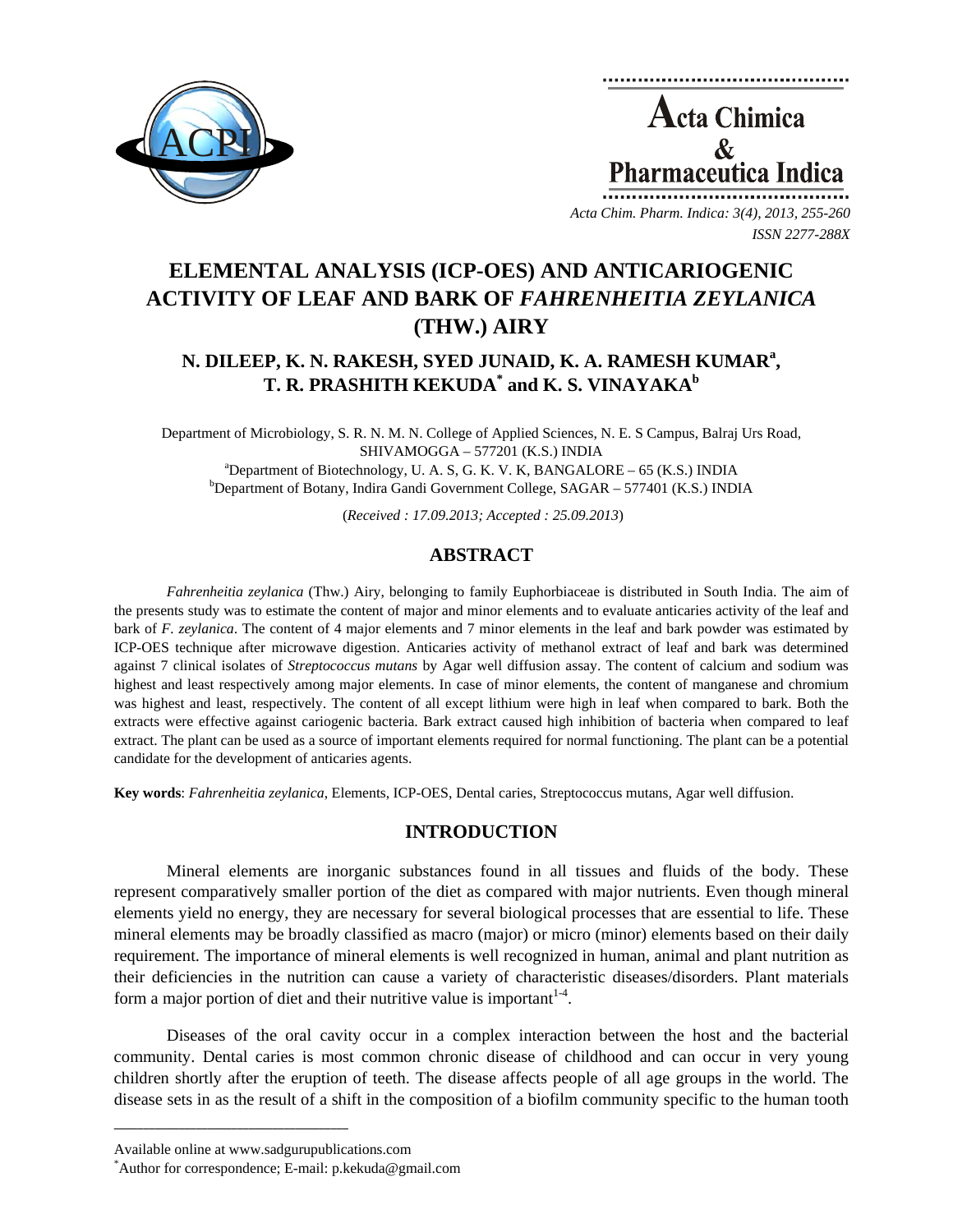surface. Frequent carbohydrate intake can select the acidogenic and acid tolerant species and these species are responsible for caries development. *Streptococcus mutans* appears to be the most common acid producer in caries initiation<sup>5-7</sup>. The herbal remedies have long history for gum and tooth problems in several countries especially in India. In many traditional cultures, the use of herbal chewing sticks for relieving dental problems is common<sup>8,9</sup>.

*Fahrenheitia zeylanica* (Thw.) Airy (syn. *Ostodes zeylanicus* (Thw.) Muell. Arg belonging to family Euphorbiaceae and is distributed in South India. It is distributed in W. Ghats of Wynaad, Anamalais, Atapadi hills of the Malabar and hills of Travancore. It is a lofty evergreen tree<sup>10,11</sup>. The present study was carried out to estimate contents of major and minor elements by ICP-OES and to determine anticaries activity of leaf and bark of *F. zeylanica*.

## **EXPERIMENTAL**

#### **Materials and methods**

#### **Collection and identification of plant material**

The plant *F. zeylanica* was collected in forests of Hulikal region, Shivamogga District, Karnataka, India during December 2012 and authenticated by Dr. Vinayaka K. S. The voucher specimen (SRNMN/MB/Fz-35) was deposited in the department herbaria. The leaf and bark were shade dried and powdered using a blender.

### **Estimation of elements**

1 g of leaf and bark powder was digested in 10 mL of ultrapure metal free nitric acid in a microwave digester (CEM). After digestion, the content was diluted to 25 mL with distilled water. Estimation of elements was performed using Inductively Coupled Plasma with Optical Emission Spectroscope (ICP-OES, Agilent Technologies 700series, US). The microwave digested sample was aspirated into ICP-OES to estimate macroelements *viz*., Calcium (Ca), Potassium (K), Sodium (Na) and Magnesium (Mg) and microelements *viz*., Manganese (Mn), Iron (Fe), Zinc (Zn), Nickel (Ni), Chromium (Cr), Lithium (Li) and Copper (Cu). The calibration standards were prepared by diluting the stock multi-elemental standard solution (1000 mg/L) in nitric acid<sup>4</sup>. Instrument configuration and experimental conditions are summarized in Table 1.

## **Extraction**

50 g of shade dried and powdered leaf and bark material was extracted with methanol in a Soxhlet extraction assembly. The extract was filtered through 4-fold muslin cloth followed by Whatman No. 1 filter paper, concentrated in vacuum under reduced pressure and dried in the desiccator<sup>12</sup>.

#### **Anticaries activity of methanol extract**

Potential of leaf and bark extracts to inhibit 7 clinical isolates of *S. mutans* (Sm-01 to Sm-07) recovered from dental caries subjects was determined by Agar well diffusion method. The bacterial isolates were inoculated into sterile Brain heart infusion (BHI) broth (HiMedia, Mumbai) tubes and incubated overnight at 37°C. The broth cultures were aseptically swabbed on sterile BHI agar (HiMedia, Mumbai) plates using sterile cotton swabs. Using a sterile cork borer, wells of 6 mm diameter were punched in the inoculated plates and 100 µL of leaf and bark extracts (25 mg/mL of 25% dimethyl sulfoxide [DMSO]), standard (Streptomycin, 1 mg/mL) and DMSO (25%) were transferred into respectively labeled wells. The plates were incubated at 37°C for 24 hours in upright position and the zone of inhibition formed around the wells was measured $^{12}$ .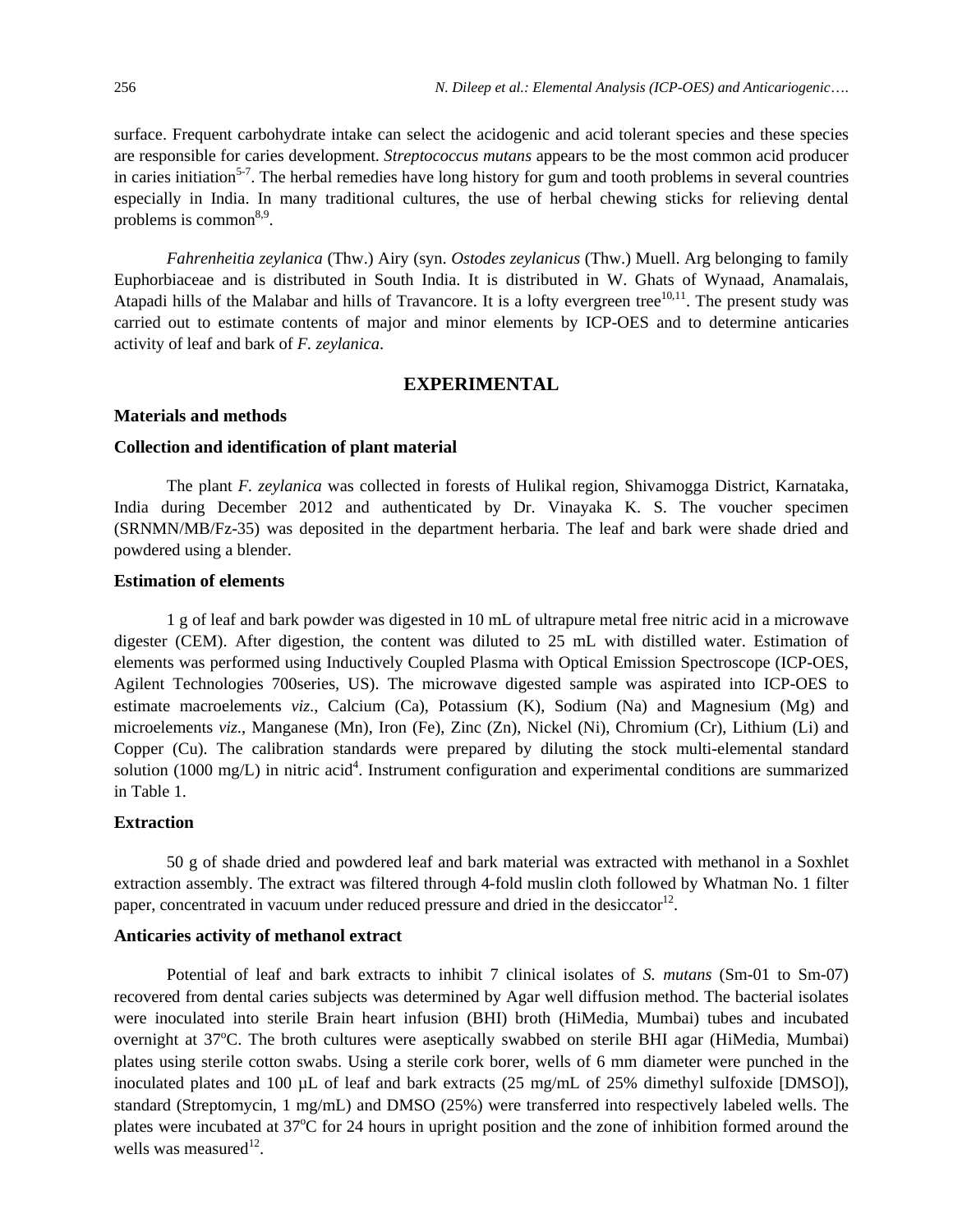| <b>Parameter</b>                   | <b>Value</b>                                                                                                                                                  |  |
|------------------------------------|---------------------------------------------------------------------------------------------------------------------------------------------------------------|--|
| Power (kW)                         | 1.2                                                                                                                                                           |  |
| Plasma flow $(L/min)$              | 15.0                                                                                                                                                          |  |
| Auxiliary flow $(L/min)$           | 1.50                                                                                                                                                          |  |
| Nebulizer flow $(L/min)$           | 0.75                                                                                                                                                          |  |
| Sample flow rate $(L/min)$         | 1.5                                                                                                                                                           |  |
| Replicate read time (s)            | 3.00                                                                                                                                                          |  |
| Instrument stabilization delay (s) | 15.0                                                                                                                                                          |  |
| Sample uptake delay (s)            | 10.0                                                                                                                                                          |  |
| Pump rate (rpm)                    | 15.0                                                                                                                                                          |  |
| Rinse time $(s)$                   | 10.0                                                                                                                                                          |  |
| Spray chamber                      | Cyclonic type                                                                                                                                                 |  |
| Elements, wavelengths (nm)         | Ca (422.673), Cu (327.395), Na (589.592), Cr (267.716),<br>Fe (238.204), K (766.491), Mg (279.553), Mn (257.610),<br>Ni (231.604), Zn (213.857), Li (670.783) |  |

#### **Table 1: ICP-OES Operation conditions**

## **RESULTS AND DISCUSSION**

In the present study, ICP-OES technique was performed to estimate the major and minor elements present in leaf and bark of *F. zeylanica*. The content of calcium and sodium was highest and least, respectively among major elements and the content of manganese and chromium was highest and least among minor elements in both leaf and bark. The quantities of all elements except lithium were high in leaf when compared to bark (Table 2).

**Table 2: Elemental composition of leaf and bark of** *F. zeylanica* 

| <b>Element</b> | Leaf (ppm) | Bark (ppm) |
|----------------|------------|------------|
| Calcium        | 16651.05   | 11246.70   |
| Potassium      | 12049.55   | 5406.44    |
| Sodium         | 154.88     | 135.72     |
| Magnesium      | 8605.58    | 1381.36    |
| Iron           | 173.90     | 40.76      |
| Manganese      | 291.40     | 99.71      |
| Zinc           | 16.61      | 1.23       |
| Copper         | 6.26       | 0.82       |
| Lithium        | 4.43       | 7.23       |
| Chromium       | 0.90       | 0.05       |
| Nickel         | 19.26      | 1.39       |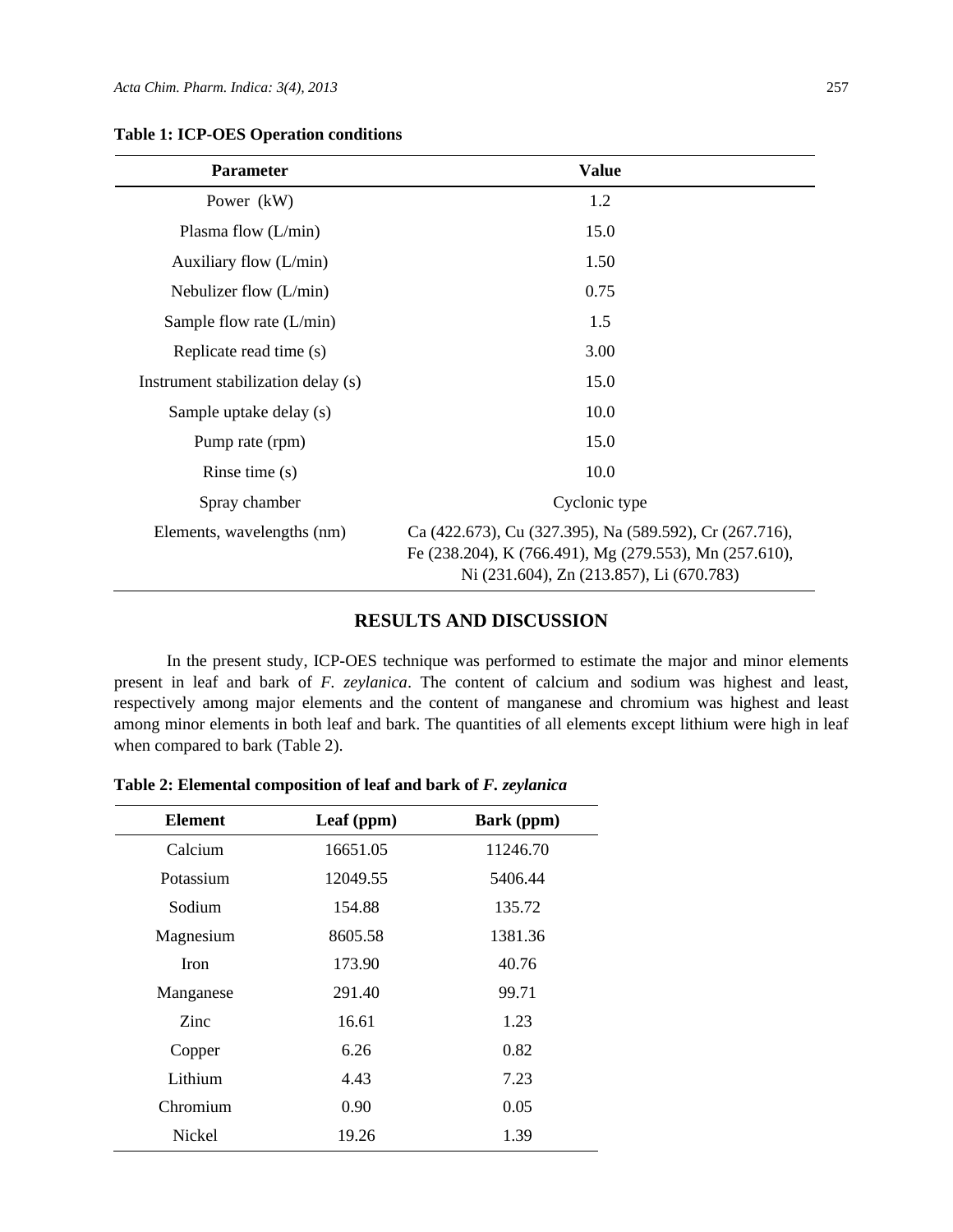Anticaries activity of methanol extract of leaf and bark was tested against 7 clinical isolates of *S. mutans*. The zone of inhibition formed around the well was taken as positive for inhibitory activity. The extracts were effective against all isolates of *S. mutans*. Bark extract (zone of inhibition 1.4 to 2.1 cm) was more effective in inhibiting the test bacteria when compared to leaf extract (zone of inhibition 1.2 to 1.6 cm). Inhibition caused by standard antibiotic was higher than that of leaf and bark extracts. There was no inhibition of test bacteria in case of DMSO (Table 3).

| <b>Isolates</b> | Zone of inhibition in cm |                     |                     |  |
|-----------------|--------------------------|---------------------|---------------------|--|
|                 | Leaf extract             | <b>Bark extract</b> | <b>Streptomycin</b> |  |
| $Sm-01$         | 1.6                      | 2.1                 | 3.2                 |  |
| $Sm-02$         | 1.2                      | 1.5                 | 3.0                 |  |
| $Sm-03$         | 1.6                      | 1.6                 | 3.0                 |  |
| $Sm-04$         | 1.2                      | 1.6                 | 2.9                 |  |
| $Sm-0.5$        | 1.4                      | 1.7                 | 2.7                 |  |
| $Sm-06$         | 1.5                      | 1.9                 | 3.1                 |  |
| $Sm-07$         | 1.3                      | 1.4                 | 3.0                 |  |

**Table 3: Anticaries activity of leaf and bark extracts of** *F. zeylanica*

In order to meet the requirements for daily activities, all human beings need a number of organic and inorganic nutrients in diet. Carbohydrates, lipids and proteins form the larger part of the diet, consumed in large quantity and are called macronutrients. Vitamins and mineral elements are termed micronutrients as they are consumed in smaller quantities. Both major and minor elements are essential as they are involved a variety of biochemical functions in living organisms. These elements serve as components of enzymes, regulate cellular energy transduction, gas transport, antioxidant defence, membrane receptor functions, second-messenger systems and integration of physiological functions. Some 25 elements have been identified as important for maintenance of human health; therefore, the study of elements in food and plants is of great interest<sup> $1,4,13$ </sup>.

In the present study, estimation of mineral elements in microwave digested leaf and bark powder of *F. zeylanica* was carried out by ICP-OES technique. The analytical techniques for estimation of elements are based on atomic spectrometry with single element detection. ICP-OES is advantageous as the technique can estimate many elements at a time. Due of this, ICP-OES is the most widely used analytical technique for elemental determination and many studies have been conducted to validate this method for metal analysis in a large variety of sample types including plant samples<sup>4,13-15</sup>. The content of all except lithium was found to be high in leaf when compared with bark. Among major elements, content of calcium was highest followed by potassium, magnesium and sodium. In case of minor elements, the content of manganese was highest while chromium was found to be in least concentration.

Dental caries is the most common, transmissible, infectious disease of oral cavity. The microflora of dental caries is highly complex and varies among individuals. Mutans group streptococci, in particular *S. mutans* and *S. sobrinus*, and lactobacilli are important bacteria that have been implicated in the initiation and progression of disease. Mutans Streptococci are considered as the principal etiological agents of dental caries<sup>16-18</sup>. Prevention and control of dental caries involves the use of agents such as chlorhexidine, erythromycin, ampicillin and penicillin that have been proven effective. However, excessive use of these chemicals has been reported to cause some undesirable effects such as vomiting, tooth staining or oral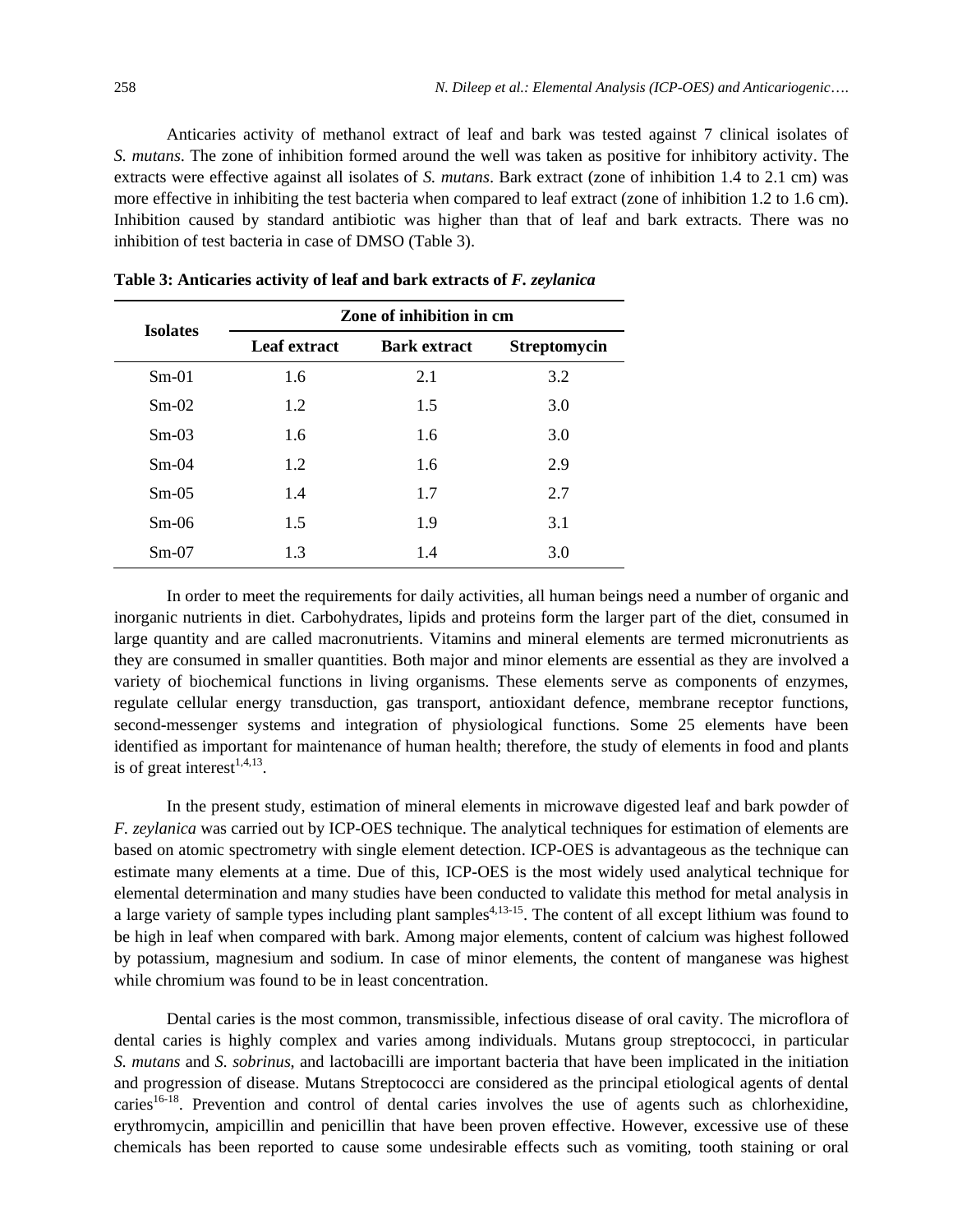cancer and development of resistant bacterial strains. Due to this, search for alternate strategies for prevention and control of dental caries is of great interest and plants have been one among such alternate sources for the development of anticaries agents<sup>19,20</sup>. A number of studies have been conducted on the efficacy of plants and their metabolites against caries bacteria and the results are promising  $8,9,20-24$ . In the present study, a marked inhibitory activity of leaf and bark extract of *F. zeylanica* was observed. Anticaries effect was higher in case of bark extract when compared with leaf extract.

## **CONCLUSION**

The plant is found to contain various minerals that are important for several biochemical functions of the body. The plant can be used as a source of important minerals. Marked anticaries activity suggests the possible utilization of the plant to develop anticaries agents.

#### **ACKNOWLEDGEMENT**

The authors express thanks to Head, Department of Microbiology, Principal, SRNMN College of Applied Sciences, Shivamogga and NES, Shivamogga for giving support to conduct work. Authors are thankful to Dr. N. Mallikarjun for providing the cariogenic cultures.

#### **REFERENCES**

- 1. A. K. Indrayan, S. Sharma, D. Durgapal, N. Kumar and M. Kumar, Current Science, **89(7)**, 1252-1255 (2005).
- 2. K. O. Soetan, C. O. Olaiya and O. E. Oyewole, African J. Food Sci., **4(5)**, 200-222 (2010).
- 3. P. T. R. Kekuda, K. S. Vinayaka, D. Swathi, Y. Suchitha, T. M. Venugopal and N. Mallikarjun, E-J. Chem., **8(4)**, 1886-1894 (2011).
- 4. N. Dileep, K. N. Rakesh, S. Junaid, R. K. A Kumar, P. T. R. Kekuda and B. N. Vijayananda, Res. J. Pharm. Technol., **6(5)**, 569-574 (2013).
- 5. M. Okada, Y. Soda, F. Hayashi, T. Doi, J. Suzuki, K. Miura and K. Kozai, J. Med. Microbiol., **51(5)**, 443-447 (2002).
- 6. J. A. Aas, A. L. Griffen, S. R. Dardis, A. M. Lee, I. Olsen, F. E. Dewhirst, E. J. Leys and B. J. Paster, J. Clin. Microbiol., **46(4)**, 1407-1417 (2008).
- 7. E. L. Gross, C. J. Beall, S. R. Kutsch, N. D. Firestone, E. J. Leys and A. L. Griffen, PLoS ONE, **7(10)**, e47722 (2012).
- 8. K. R. Aneja and R. Joshi, Jundishapur J. Microbiol., **2(3)**, 105-111 (2009).
- 9. A. Pathak, A. Sardar, V. Kadam, B. Rekadwad and S. M. Karuppayil, Indian J. Nat. Prod. & Resour., **3(1)**, 123-127 (2012).
- 10. J. S. Gamble, Flora of the Presidency of Madras, Bishen Singh Mahendra Pal Singh, Dehra Dun (1993) p. 1336.
- 11. B. Gowda, Vanaspathi Kosha-Plant Wealth of Sringeri, Karnataka, Kalpatharu Research Academy, Bangalore (2004) p. 74.
- 12. P. T. R. Kekuda, H. L. Raghavendra, D. Swathi, T. M. Venugopal and K. S. Vinayaka, Chiang Mai J. Sci., **39(1)**, 76-83 (2012).